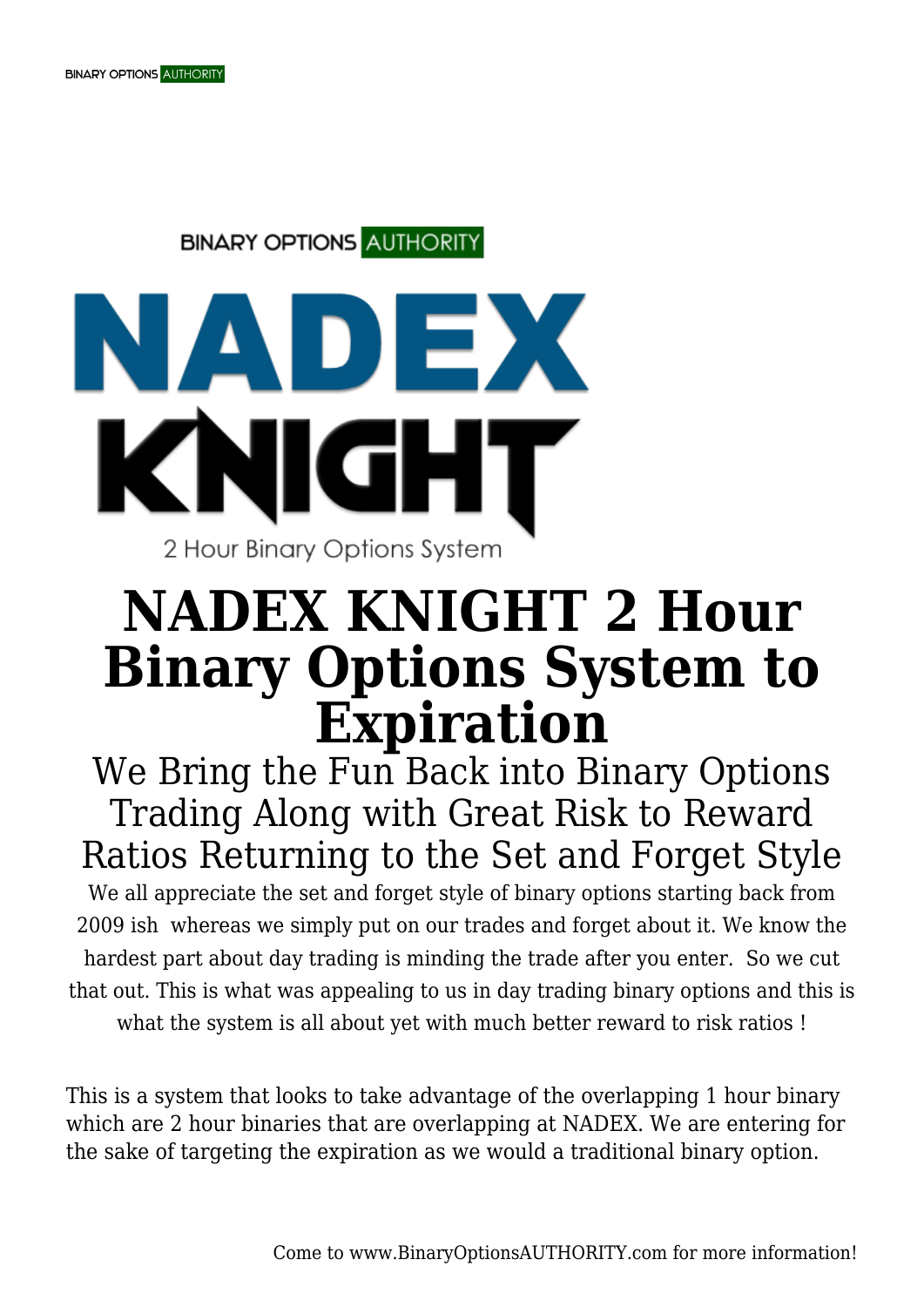As you can see from the results below the system has done pretty well. We are trading price action and we simply wait for our signal and when we get it we enter and that's it! We are letting the trade do its thing towards expiration.

We are also taking the next right out of the money what usually has an average risk of \$350 for trade on 10 contract. so they or we are looking at cashing out for \$650 upon expiration. As you can nice approximate 2 to 1 reward to risk ratio which helps put the money math on our side for our positions. That said NADEX changes around their pricing from time to time so sign up with them and check out their demo to see anything different but these NADEX 2 hour / NADEX 1hour binaries have held pretty consistent over the years.

Systems Results – Performance

- We are aiming for expiration from the point of entry.
- We trade the 2-hour binaries at as if they were one hour binaries.
- We are looking to take a roughly 1 risk-to 2 -reward ratio approximately for our trades. "Approximately" is used because if you know NADEX, you'll know you'll have to take what's given at the moment at the appropriate strike. With more time left it takes more pips to go from slightly OTM to ITM. With less time left it may take only 2 or 1 pips to take a position from roughly 35 to 100 ITM. So we say 35 or \$350 as a ball park average. Some times you may have 25 available. Sometimes you may only get 41 or something like that. But the bottom line is that we are looking to get great trading math which would be a 2 reward to 1 risk average per trade. When we have that, we can have even terrible winning percentage and still make a fortune. Pretty neat isn't it! This is how pros thing. This is how big business thinks.
- We trade price action only.
- We usually look to trade the Forex 2-hour binaries

This is based on trading 10 Contracts. Roughly \$350 risk per trade. Roughly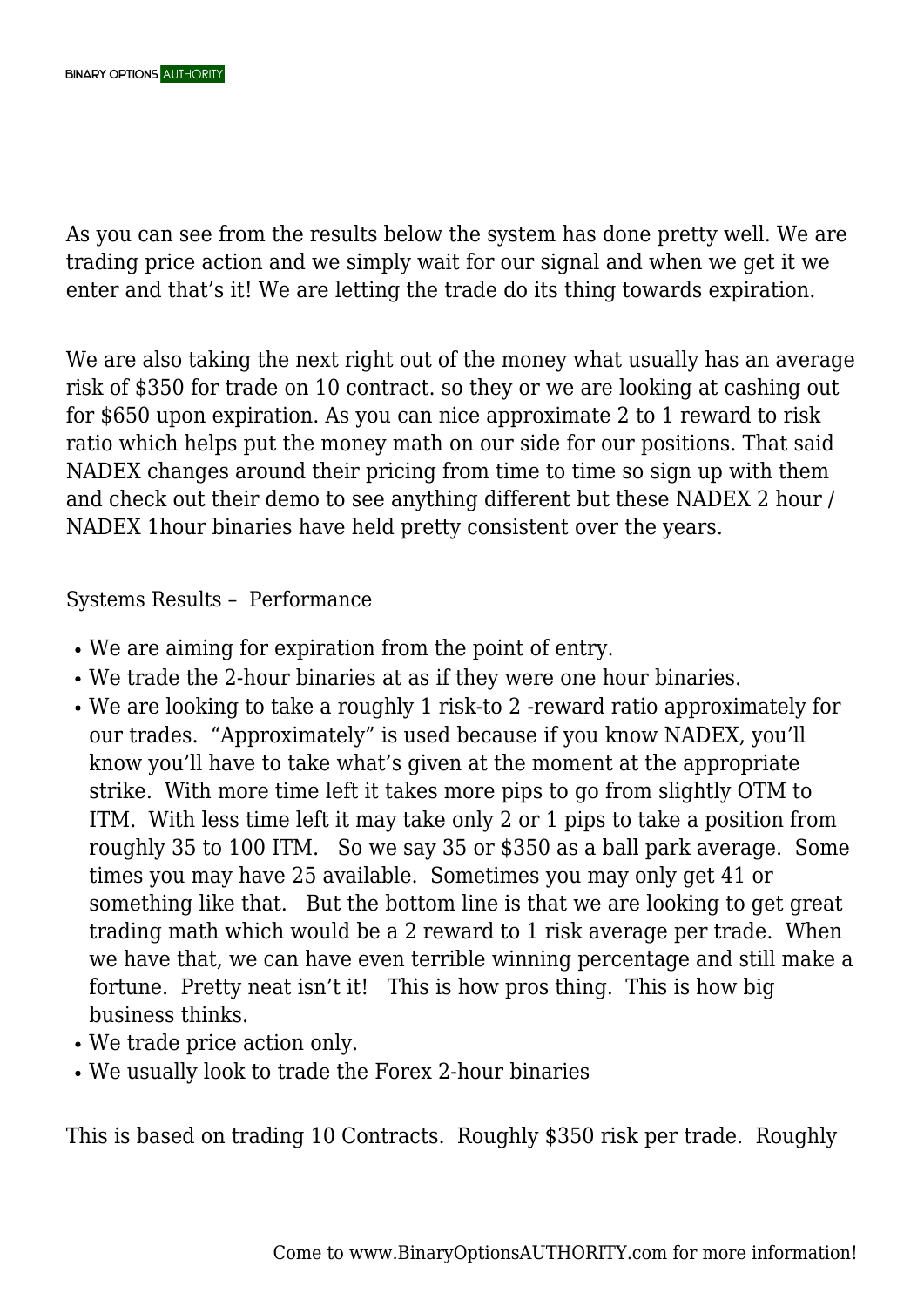\$650 profit per trade. So you see because of the risk to Reward ratio that we can have a lesser winning percentage and still be very profitable. We are not trying to have a lesser 20% as we are trying to have nice set and forget Style that makes it enjoyable to trade. We put set preference over winning percentage on this system. So therefore we take the types of Trades that could make that happen.

EURUSD 2 hour /1 hour NADEX binary

| $8$ -Jul - 1 Day | $\ensuremath{\text{W}}$ | $\mathbf L$      | Net Profit |
|------------------|-------------------------|------------------|------------|
| <b>LWW</b>       | $\overline{2}$          | $\mathbf{1}$     |            |
| W                | $\mathbf{1}$            | $\boldsymbol{0}$ |            |
| $\mathbf L$      | $\boldsymbol{0}$        | $\mathbf{1}$     |            |
| W                | $\mathbf{1}$            | $\boldsymbol{0}$ |            |
| ${\rm LLL}$      | $\boldsymbol{0}$        | $\mathfrak{Z}$   |            |
| <b>LWWW</b>      | 3                       | $\mathbf{1}$     |            |
| <b>WLWWWW</b>    | 5                       | $\mathbf{1}$     |            |
| ${\rm LLWL}$     | $\mathbf{1}$            | 3                |            |
| WLLWWW           | 5                       | $\overline{2}$   |            |
| W                | $\mathbf{1}$            | $\boldsymbol{0}$ |            |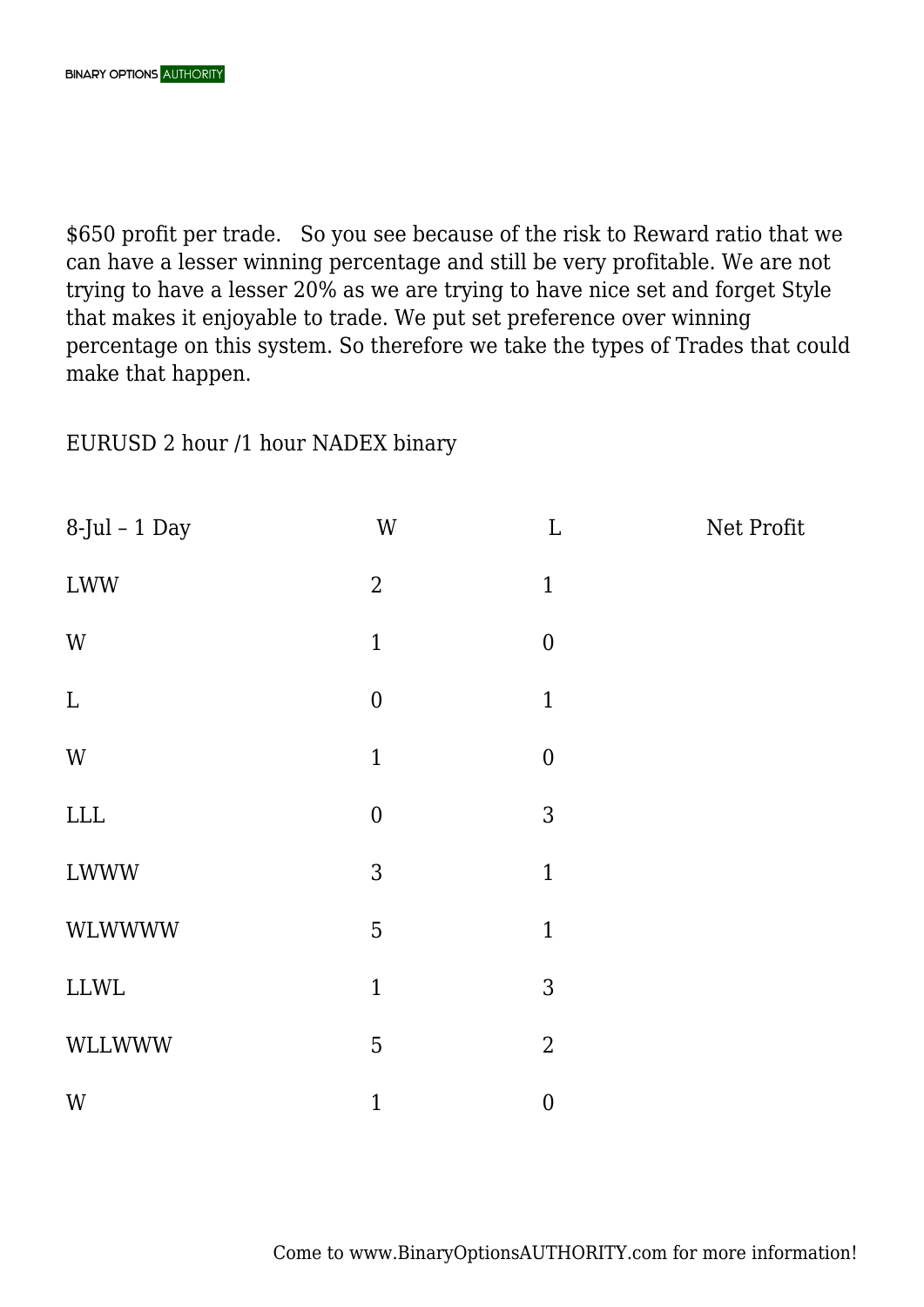| <b>Net</b>       | 16             | 10               |            |
|------------------|----------------|------------------|------------|
| Per 10 Contracts | \$10,400.00    | \$3,500.00       | \$6,900.00 |
|                  |                |                  |            |
| 7-Jul $1$ - Dat  |                |                  |            |
| LW               | $\mathbf{1}$   | $\mathbf{1}$     |            |
| <b>WLWL</b>      | $\overline{2}$ | $\overline{2}$   |            |
| <b>WW</b>        | $\overline{2}$ | $\boldsymbol{0}$ |            |
| <b>WLWLWW</b>    | $\overline{4}$ | $\overline{2}$   |            |
| <b>LLWWLL</b>    | $\overline{2}$ | $\overline{4}$   |            |
| <b>WLLL</b>      | $\mathbf{1}$   | 3                |            |
| <b>WW</b>        | $\overline{2}$ | $\boldsymbol{0}$ |            |
| <b>LLWW</b>      | $\overline{2}$ | $\overline{2}$   |            |
| <b>Net</b>       | 15             | 13               |            |
| Per 10 Contracts | \$9,750.00     | \$4,550.00       | \$5,200.00 |

## **Here are some more performance samples taken recently:**

• August 3rd NADEX KNIGHT 5 min bars: WWWLWWWWLWWWLLWLWWWLWLWWLWWWWWLLW= 23 wins 10 losses